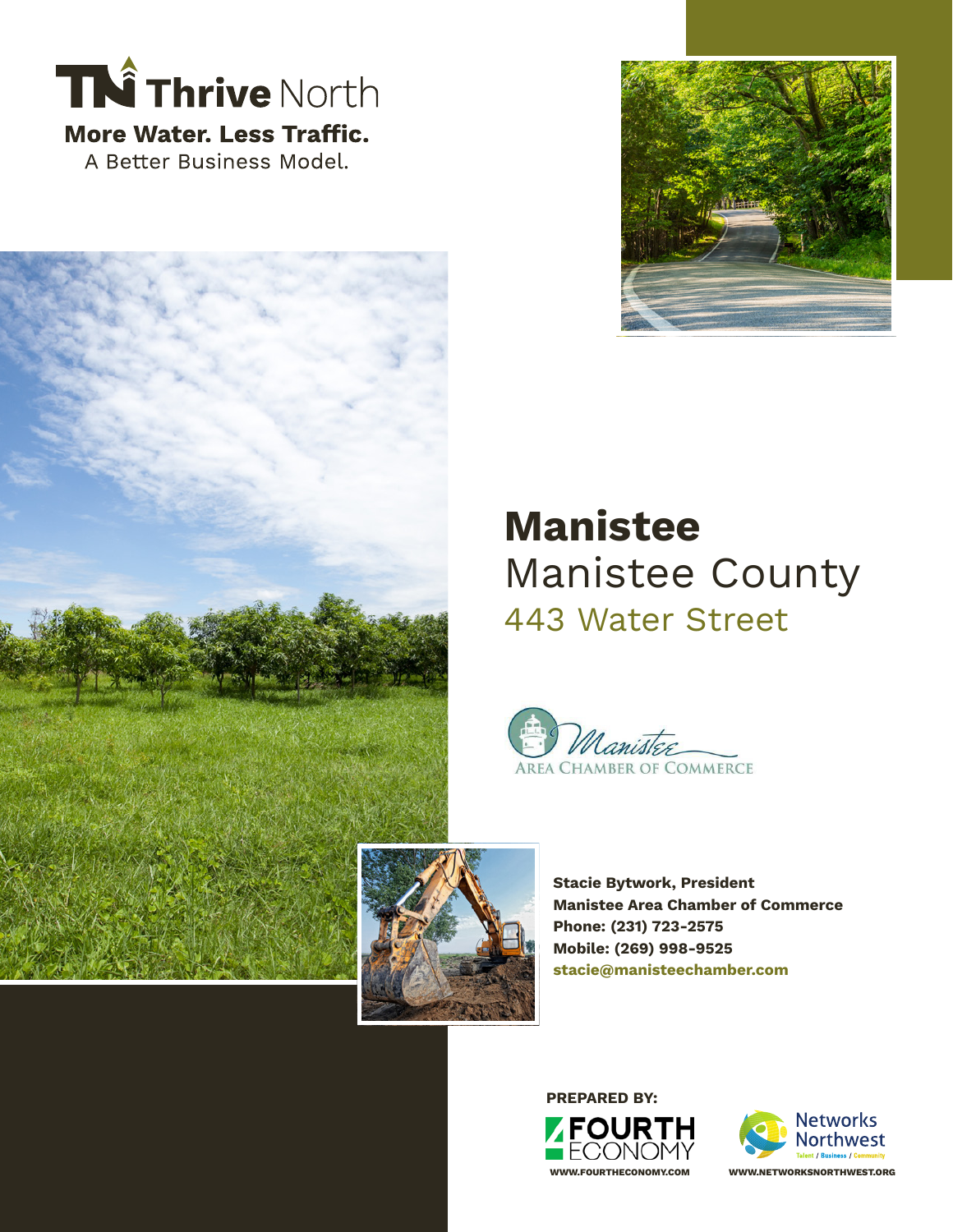

# **Opportunity**

These five parcels are located within the Central Business District, with frontage on Water Street, Oak Street, Pine Street, and First Street. Just one block from the City Marina and River Street in downtown Manistee, this property is perfect for development with a wide range of commercial and mixed uses permitted. The existing building provides over 8,800 sq ft of space and all five lots combined total over 1.3 acres in size.

**Size:** 1.3 Acres

**Zoning:** Commercial

**Typography/Grade:** Gentle slope to flat throughout the 5 parcels, with several parcels including steep bluffs on perimeter.

**Is the Site Located in a Flood Plain?** No

**Is the Site Located Near a Body of Water?** Yes

#### **Shovel Ready:** No

- The site needs Phase I site assessment
- The site needs Phase II soil and groundwater analysis

### **Site Amenities**

**Public Transportation:** Yes **Highway/Interstate Access:** Yes **Transit Corridor:** .5 Miles **Rail:** .6 miles **Nearest Airport:** 4.5 Miles **Major Highway:** .5 Miles

**Site Plan:** RRC Property Renderings for Developer Day

**Previous Use:** Sign sales office and manufacturing

**Move-in Ready:** No; Requires cosmetic upgrades

**Current Owner:** Tom E. Amor

**Major Interstate:** 26 Miles **Nearby Retail Hub(s):** River Street, Meijer **Nearby Housing Development(s):** Hillcrest Village, Harbor Village

**Nearby Development:** West Shore Community College Project, Munson Healthcare Manistee Hospital